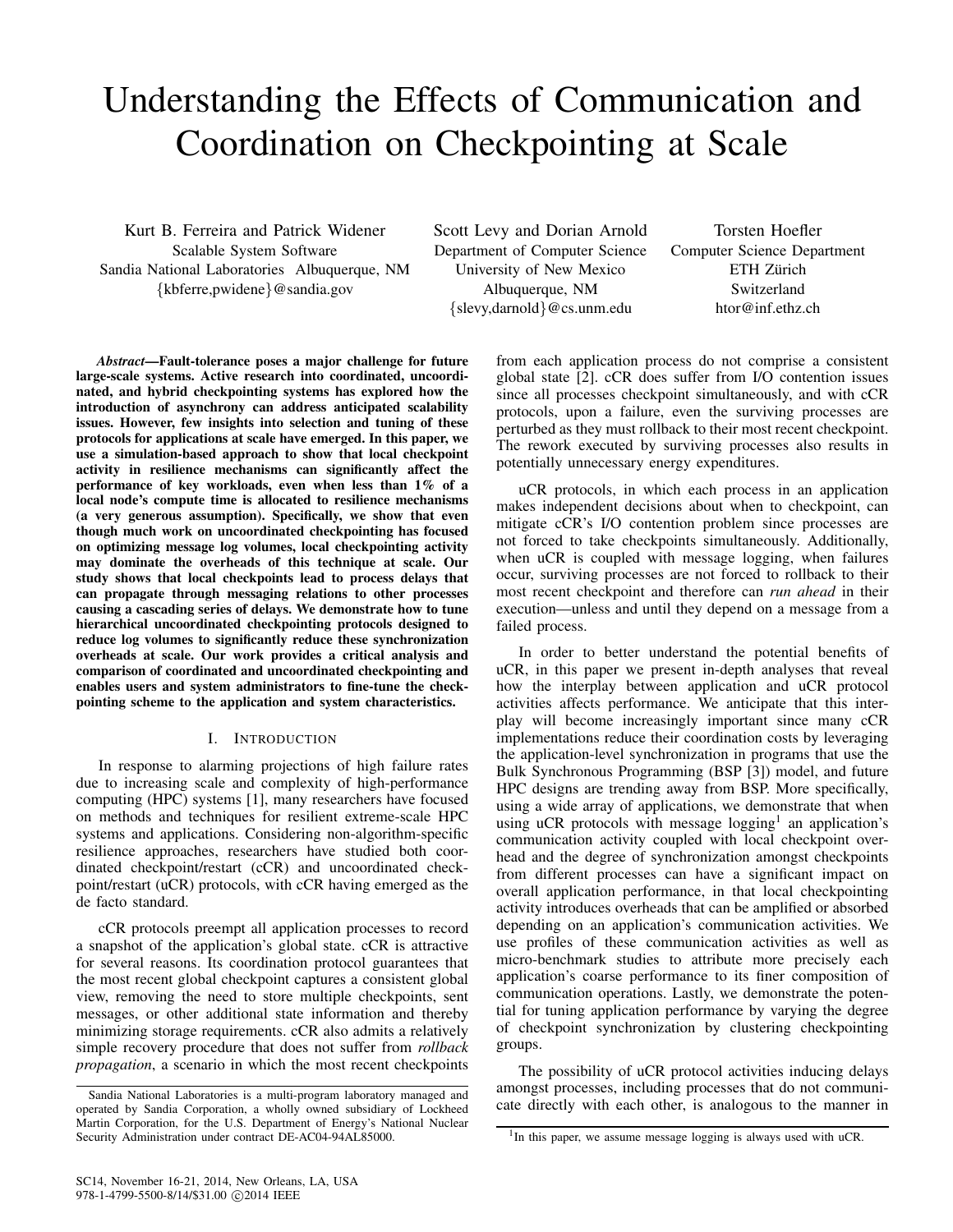

Fig. 1. Propagation of uncoordinated checkpointing delay through application communication dependencies. The processes  $p_1$ ,  $p_2$ , and  $p_3$  exchange two messages  $m_1$  and  $m_2$  in each of the three scenarios. The black regions denote coordinated (b) and uncoordinated (c) checkpoint delays marked with  $\delta$ .

which operating system noise can affect HPC applications [4], [5]. Figure I illustrates this phenomenon. Subfigure 1(a) shows a simple application running across three processes  $(p_0, p_1,$ and  $p_2$ ). These three processes exchange two messages,  $m_1$ and  $m_2$ . We assume here that these messages represent strict dependencies: any delay in the arrival of a message requires the recipient to stall until the message is received. Subfigure 1(b) shows the impact of coordinated checkpoint/restart (cCR). Because all of the checkpointing activity is coordinated across processes, the relative progress of the processes is unperturbed and all of the dependencies are satisfied at the appropriate time. Subfigure 1(c) illustrates the potential impact of relaxing the coordination requirement in uCR. If  $p_0$  initiates a checkpoint at the instant before it would have otherwise sent  $m_1$ , then  $p_1$ is forced to wait (the waiting period is shown in grey) until the message arrives. If  $p_1$  subsequently initiates a checkpoint before sending  $m_2$ , then  $p_2$  is forced to wait. Part of the time that  $p_2$  spends waiting is due to a delay that was originated by  $p<sub>0</sub>$ . The key point is that without coordination, checkpointing delays can propagate based on communication dependencies in the application.

Based on the studies presented in this paper, we make the following contributions:

- we demonstrate that even with very low resilience overheads, the cost and degree of synchronization amongst local checkpoints can have a greater performance impact than message logging overheads;
- we analyze how an application's communication pattern dictates whether local checkpoint overhead is amplified or absorbed by other processes;
- we show that CR protocols which leverage process clustering can be used to tune an application's performance sensitivity to local checkpointing activities; and
- we show that, in uCR protocols, when failures occur collective application-level communication can limit the extent to which the execution run-ahead of surviving processes actually improves overall application execution time for many practical workloads.

We proceed by describing the modeling and simulation tools that we use to execute these studies. Then, we present the results from our characterization of the performance of several application workloads with uCR (Section III). Next, we break down, using application profiles and microbenchmarks, how an application's communication activities can impact overall application performance with uCR (Section IV). Based on these results, we show how changing the degree of checkpoint synchronization can potentially impact performance (Section V). Finally, after an overview of related research works, we conclude by discussing the anticipated impacts of our results.

# II. PREDICTING CHECKPOINT/RESTART PERFORMANCE

In this section, we describe our simulation-based approach to predicting the behavior of extreme scale applications with uCR. We begin by discussing how cCR overheads are currently modeled and why those techniques cannot be applied directly to uCR.

#### *A. Modeling Sequential Checkpoint/Restart*

For a *serial* computation, we can model the execution time of an application using CR by:

$$
T = T_{\text{app}} + T_{\text{c}} + T_{\text{rework}} + T_{\text{r}} \tag{1}
$$

Here  $T_{\text{app}}$  is the uninterupted application execution time (without any resiliency mechanisms or failures),  $T_c$  and  $T_r$  are the cumulative costs of all checkpoints and restarts, respectively, and  $T_{\text{rework}}$  is the cumulative cost of all lost work, that is work performed after the last checkpoint and before each failure. Let M, the Mean Time To Interrupt (MTTI), be the mean of a Poisson distributed random variable that models component failures in a system and  $\delta$  the time to perform a checkpoint. Daly [6] shows that the serial application execution time using CR can be estimated as

$$
T(\tau) = \mathcal{T}_{\text{app}} + (k - 1)\delta + k\left(\frac{\tau + \delta}{2} + R\right)\left(\frac{\tau + \delta}{M}\right) \tag{2}
$$

for a recovery time<sup>2</sup> R and a checkpoint interval  $\tau$  (assuming  $T_{\text{app}} = k\tau, k \in \mathbb{N}.$ 

Assuming  $\delta < 2M$ , this formula can be used to derive the optimal checkpointing interval of a serial application,  $\hat{\tau}$  [6].

$$
\hat{\tau} = \sqrt{2\delta M} \left[ 1 + \frac{1}{3} \sqrt{\frac{\delta}{2M}} + \frac{1}{9} \left( \frac{\delta}{2M} \right) \right]
$$
(3)

## *B. Modeling Distributed Checkpoint/Restart*

If we assume that all component failures are identical, then  $\hat{\tau}$  is also the optimal checkpointing interval for each node

<sup>&</sup>lt;sup>2</sup> "Recovery time" is the time required before an application is able to resume real computational work.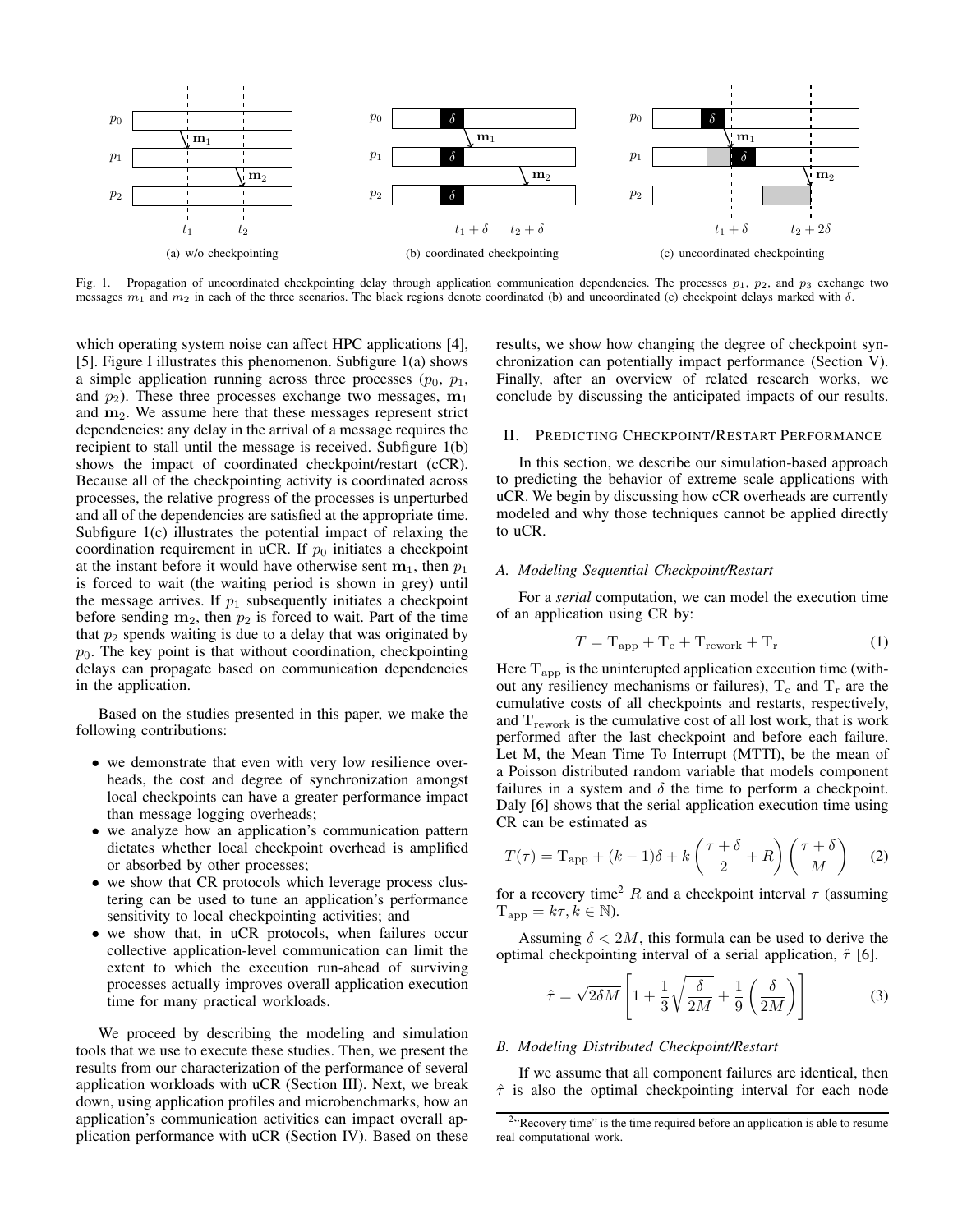of a parallel computer. We next discuss how to extend the serial time model of Equation (2) to model coordinated and uncoordinated checkpoint protocols in parallel machines.

*a) Coordinated Checkpoint/Restart:* We can model cCR by assuming a BSP-style execution model with additional checkpoint supersteps (cf. phases) that are performed after a communication superstep ends (when the network is quiet, cf.  $\delta$  in Figure 1(b)). The synchronous nature of all supersteps (phases) allows us to model the runtime of a parallel application identical to a sequential execution as  $T_{cCR}(\hat{\tau}) = T(\hat{\tau})$ using Equation (2).

*b) Uncoordinated Checkpoint/Restart:* We cannot model uCR with the simple BSP model because in uCR protocols each process takes checkpoints independently, and the checkpoints are not necessarily synchronized. Therfore, uCR requires a more elaborate model than cCR that considers detailed dependency chains amongst processes.

If processes were fully independent, then  $T(\hat{\tau})$  using Equation (2) would be sufficient to predict the runtime of the optimal uCR strategy. However, the execution time of a process may depend on other processes through *happens-before* relations [7], a simple concept of causality (cf. Figure 1(c)). For example, a process that waits to receive a message depends on the progress of the sender process. If the sender process is delayed, then so is the receiver. Similarly, if a rendezvous protocol is used for the communication, the sender will also wait for the receiver before it can send the message.

Generally, happens-before relationships are a function of the application's *communication structure*. The communication structure or topology is the set of message matching relations and their relative timings. The timing is important since delay chains can be formed as transitive relations between happensbefore relationships as shown in Figure 1(c): process  $p_2$  does not communicate with process  $p_0$  directly but is still delayed by a checkpoint event on process  $p_0$ .

#### *C. Simulating Distributed Checkpoint/Restart*

In general, the communication structure of Message Passing Interface (MPI) programs cannot be determined offline because message matches cannot generally be established statically [8]. Even if all parameters such as the complete communication structure and all relative timings are known, modeling the interactions analytically is challenging. Thus, we choose to use discrete event simulation to assess the overheads of uCR for real applications via their message traces.

Our simulator framework comprises LogGOPSim [9] and the tool chain developed by Levy et al. [10]. LogGOPSim uses the LogGOPS model, an extension of the well known LogP model [11], to simulate application traces that contain all exchanged messages and group operations. In this way, LogGOPSim reproduces all happens-before dependencies and the transitive closures of all delay chains of the application execution. It can also extrapolate traces from small application runs with p processes to application runs with  $k \cdot p$  processes. The extrapolation produces exact communication patterns for all collective communications and approximates point-to-point communications [9]. LogGOPSim and its trace extrapolation features have been validated in [4], [9]. Levy et al.'s tool

| LogGOPS parameter       | Cray XE6        | Cray XC30m      |
|-------------------------|-----------------|-----------------|
| Latency                 | $2\mu s$        | $1.8 \mu s$     |
| overhead per message    | $15.7 \mu s$    | $12.4\mu s$     |
| gap per message         | $3.9 \mu s$     | $2.6 \mu s$     |
| Gap per byte            | 2ns             | 1ns             |
| Overhead per byte       | 0 <sub>ns</sub> | 0 <sub>ns</sub> |
| S: rendezvous threshold | 65,536 bytes    | 65,536 bytes    |

| TABLE L | LOGGOPS PARAMETERS USED IN OUT STUDY TO                 |
|---------|---------------------------------------------------------|
|         | REPRESENT THE CRAY XE6 (LAMMPS, CTH, AND HPCCG) AND THE |
|         | CRAY CASCADE (MCCK, LULESH, AND MINIFE) ARCHITECTURES.  |

chain adds the capability to simulate uCR (including message logging) and cCR to LogGOPSim. The tool chain has been validated against experiments and established models in [10], [12].

## *D. Simulation Setup and Reproducibility*

To generate the data presented in this paper, we collected execution traces of each application with each of its inputs running on a 128-node system. We simulated the collected traces with LogGOPSim and verified that it accurately reproduces (within 6%) the execution time on the respective system. All used traces are available for download in our trace repository [13]. The full LogGOPSim infrastructure is available online so that all results can be reproduced and may form a basis of additional research efforts in this area.

Unless otherwise stated, we configure the simulator and make assumptions as follows. System parameters for the simulator are shown in TABLE I. These parameters were collected on our test systems using the Netgauge tool [14]. We assume local stable storage for each application process with a checkpoint commit bandwidth of 2GiB/sec. This commit rate is a value expected of future non-volatile storage devices, for example phase change memory [15]. To model independence of inter-process checkpoints, each process waits a random amount of time before taking its first checkpoint. Each subsequent checkpoint is taken periodically with the fixed checkpoint interval  $\hat{\tau}$  (see Equation (3)). As we will show in Fig. III-C, as long as the checkpoint duration  $(\delta)$  is significantly lower than the checkpoint interval, this value does not significantly contribute to the slowdown.

We model hardware failures as an exponential distribution with a probability density function  $f(t, M) = \frac{1}{M} e^{\frac{-t}{M}}$ . The simulator determines node failures and stalls the computation at the affected process for  $T_r + T_{\text{rework}}$ . The time  $T_{\text{rework}}$  is calculated as the time from the last local checkpoint and we use a restart value  $(T_r)$  of 10 minutes, a value used in previous checkpointing work [6]. Processes that communicate with the recovering process are simply delayed until the recovery succeeds and the computation is virtually resumed. While more accurate failure models exist (e.g., [16]) and can be used in our simulator, we chose an exponential distribution as it has been shown to be reasonably accurate [17] and, more importantly, enables comparison with other significant works such as [6]. Lastly, in these studies we assume uCR protocol overhead is free and do not consider failures. Section III-B and III-C justify and quantitatively rationalize these latter assumptions.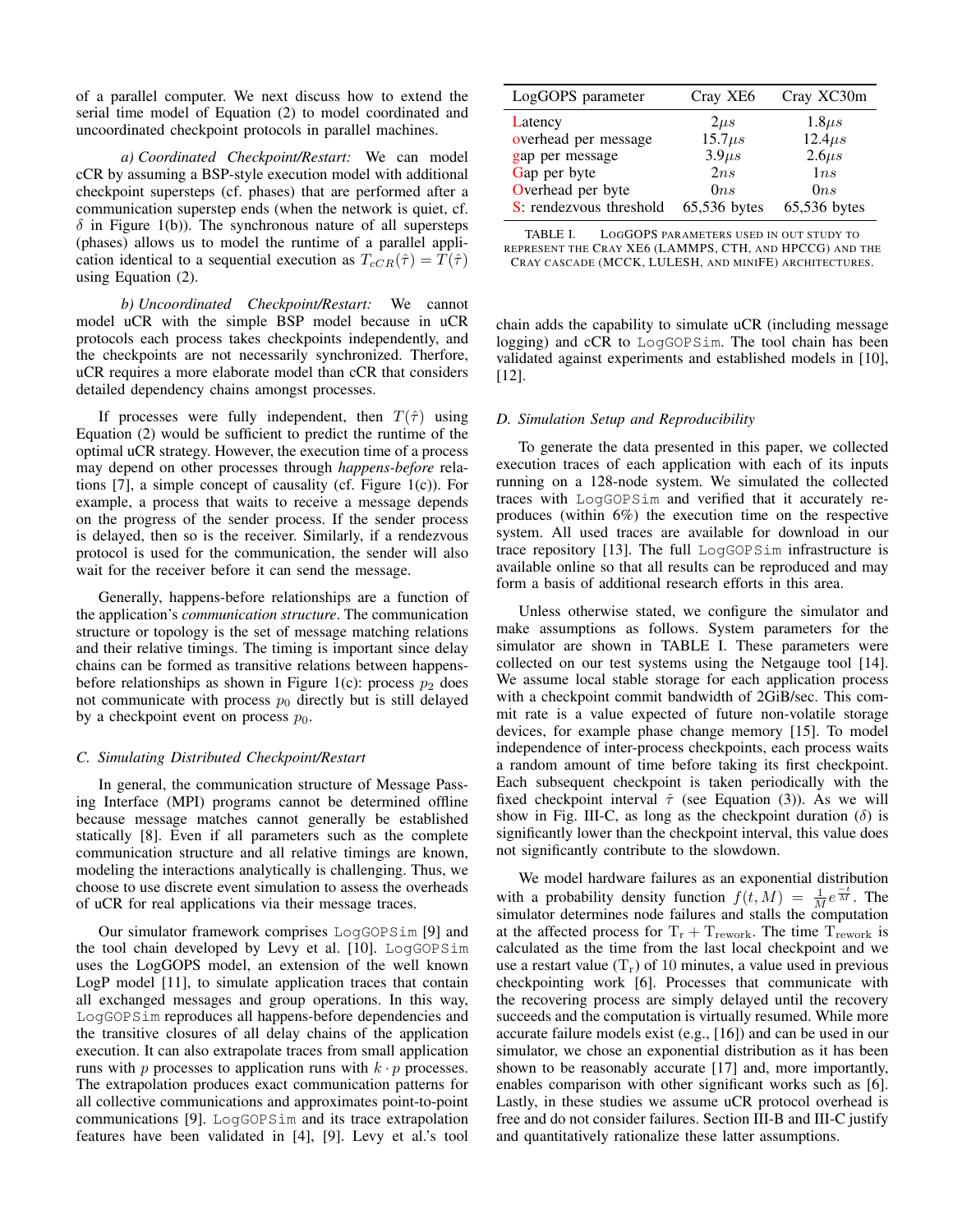## III. IMPORTANT UCR CONSIDERATIONS

Our simulation framework allows us to explore in depth the behavior of uCR protocols in applications. We have used these tools to develop insight into the nature of uCR at scale and assumptions surrounding its use. In this section, we show that a number of those assumptions should be re-thought in order to properly consider the use of uCR. We begin by introducing the suite of workloads that we used. We then demonstrate that, for applications using uCR, the ability of processes to make independent progress during node failure is limited; that the performance impact of local checkpointing is more significant than that of message logging; and that the duration of local checkpoints is more significant than their frequency. Via simulation, we also quantify the resilience overhead of uCR for our suite of workloads, and show how changing storage system parameters changes those overheads and thus the viability of uCR at scale.

## *A. Workloads*

This section, as well as Sections IV and V, presents results from simulation experiments based on the behavior of a common set of workloads. These workloads were chosen to be representative of scientific applications that are currently in use and computational kernels thought to be important for future extreme-scale computational science. They include:

- CTH, a shock physics code [18].
- HPCCG, a conjugate gradient solver [19]
- LAMMPS, molecular dynamics code [20]. In this paper, we use the Lennard-Jones and SNAP potentials.
- MCCK, a neutronics proxy application [21].
- LULESH, an unstructured hydrodynamics benchmark [22]
- miniFE, a finite element benchmark [19]. We use two problem sizes: small (512MB/process) and large (1GB/process).

CTH, HPCCG, and LAMMPS are important US Department of Energy DOE applications which run for long periods of time in production modes and exhibit a range of different communication structures. MCCK, miniFE and LULESH are exascale application proxies from two of the DOE co-design centers [23], [24] and the Mantevo Project [25]. We note that these applications were designed for other purposes and the impact of uCR protocols was not necessarily considered. The results we present using these applications are not intended as feedback for their designers, but rather as indications that fault tolerance mechanisms must be considered during application design for future systems.

# *B. Independent Progress is Limited*

A potential advantage of uCR protocols is that they can be combined with message logging to yield significant benefits when failures occur. When a process fails, message logging allows the failed process to recover from a saved checkpoint without requiring any other processes to roll back. The surviving processes can continue to execute unless and until they attempt to communicate with a failed process. If the surviving processes in the system are able to make progress while failed processes recover, the total runtime cost of the failure can be



Fig. 2. The impact of failures on uncoordinated checkpointing for LAMMPS as a function of node MTBF. The simulator data for each system size represents the range of values produced over 16 runs of the simulator. This simulation models a ten hour run of LAMMPS using the SNAP potential, a node restart time of ten minutes and a checkpoint commit time of one second. Checkpoints are taken every 68 seconds based on the optimal checkpoint interval described in [6]. The whiskers on the plot represent the min/max range.

reduced. The magnitude of the runtime benefit depends on the inter-process dependencies in the application's communication pattern.

Using our simulator framework, we examined the extent to which surviving processes are able to make progress during failure recovery. For these experiments, we simulated the execution of LAMMPS with the quantum accurate SNAP potential across 65,536 nodes. Failures are simulated stochastically using an exponential distribution. We varied the mean of the distribution to represent a range of node mean times between failure (MTBF) from one to seven years [26], [27]. We used the SNAP potential for this experiment rather than the Lennard-Jones potential because it is more computationally intensive allowing us to simulate much longer periods of execution. Under realistic assumptions about node MTBF, longer periods of execution are necessary to simulate enough time that one or more failures are likely to occur. For the data presented here, we used a SNAP configuration that ran for 10.1 hours natively.

The results appear in Fig. 2. The upper dark green line shows the efficiency of LAMMPS/SNAP in the absence of failures. The lower brown line shows the mean efficiency with simulated failures. Based on the uCR with message logging failure recovery model described above, we expect that if surviving processes are able to make significant progress, there would be only small differences in efficiencies between the executions with and without failures. However, this figure shows that as failures become more likely (i.e., MTBF decreases) the efficiency penalty becomes significant. This data suggests that in this case, surviving processes are only able to make limited progress during failure recovery.

Another consideration is that the occurrence of a collective operation ends any independent progress (*run-ahead*) that a process may be able to make. The time between collective operations is therefore an upper-bound on the independent progress the surviving processes can make. These interarrival times necessarily vary from application to application; the types and frequencies of collective operations will depend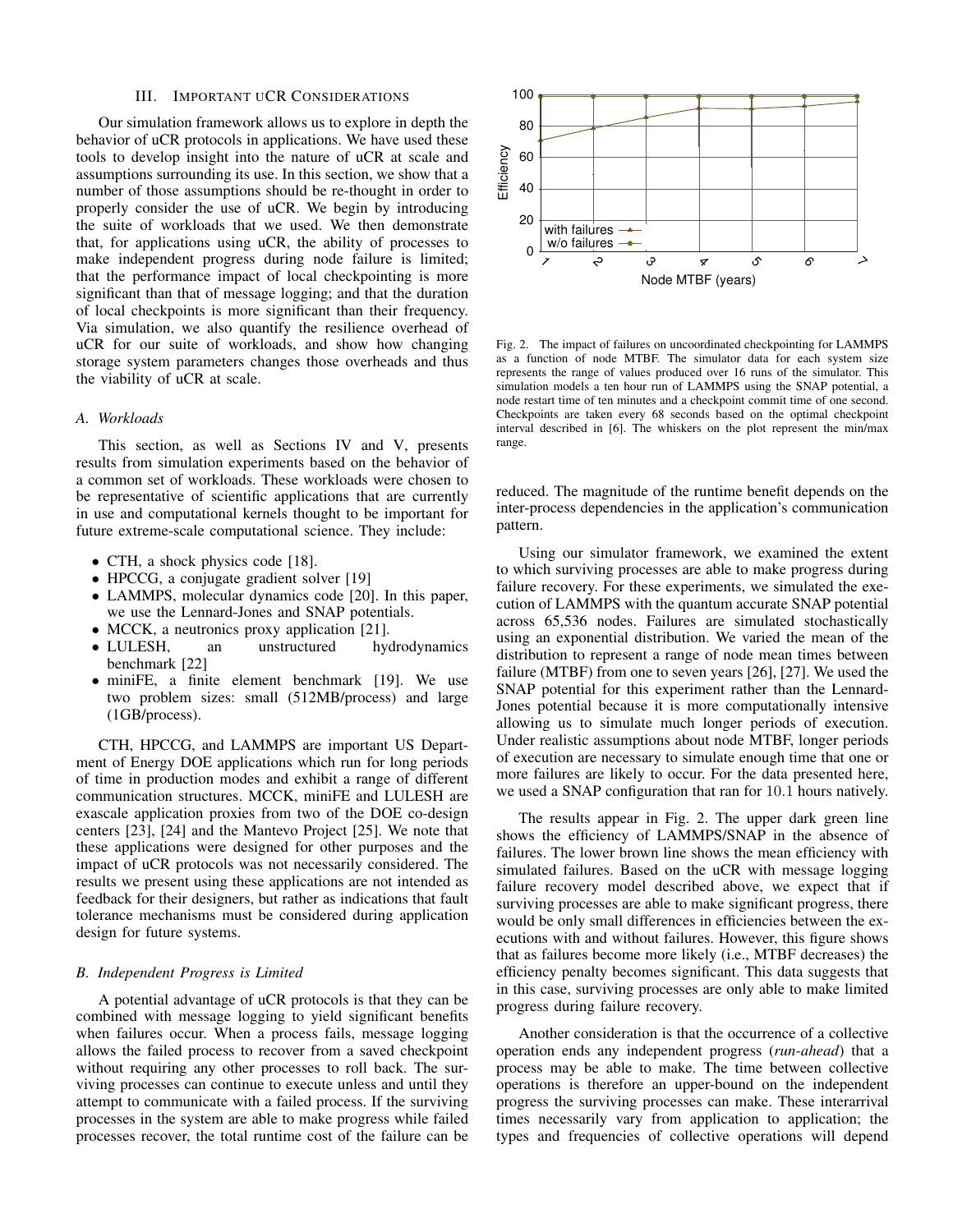

Fig. 3. Interarrival times for all MPI collective operations for LAMMPS SNAP and LJ, LULESH, HPCCG, miniFE, MCCK, and CTH. The candlesticks and whiskerbars show the minimum, 25th percentile, mean, 75th percentile and maximum interarrival times.

on the application and the problem input. Fig. 3 shows the interarrival time between MPI collective operations for several applications. Many of the applications have outliers indicating interarrival times for some collective operations in excess of 1 second. LAMMPS is extreme in this regard, with some collective operations experiencing extremely long intervals between occurrences. However, the 75th percentile for almost all of the applications is near or below 0.01 second.

From this figure, it is clear that significant run-ahead is possible in some applications. In general, however, surviving application processes that are unaffected by rollback activity will not be able to make much independent progress before a collective operation occurs, forcing them to wait while recovering processes catch up. While run-ahead may still yield an energy benefit, there appears to be little potential benefit available in terms of reducing solve time.

#### *C. Message Logging Impact* < *Checkpoint Impact*

Our next experiments set out to quantify the performance overheads of message logging protocols to application solve time for reasonable log write bandwidths. Many studies of uCR have stressed the importance of minimizing message log overheads, because saving message logs allows uCR protocols to avoid cascading rollbacks when failures occur. To make this viable, several research efforts have been directed toward dramatically reducing [28] or eliminating [29], [30] message log overhead. Our study reveals a more significant contributor to solve time that these efforts do not address: local checkpointing activity.

To support this contention, we analyzed the overheads of pessimistic message logging, where a communication operation cannot complete until the associated message has been committed to a form of stable storage. We modeled this cost by varying the CPU overhead per byte for send/receive operations (the  $O$  parameter of the LogGOP model). By using increasing values of O, we simulated pessimistic message logging to memory and NVRAM  $(1ns/byte < O < 4ns/byte)$  as well as to a parallel filesystem  $(4ns/byte < O < 1024ns/byte)$ .

Fig. 4 shows the simulated performance of CTH and LAMMPS for the largest simulation node counts as the overhead per byte varies, broken down by operation—time spent committing message log, committing local checkpoints, and application solve time. As stable storage commit bandwidth increases, message logging is a steadily decreasing proportion of application run time for both CTH and LAMMPS. Overhead associated with local checkpointing increases under these same parameters. This result indicates that decreasing the overhead of local checkpointing will have more beneficial effect on applications at scale than will optimizing the storage of message logs.

# *D. Checkpoint Frequency Impact* < *Checkpoint Duration Impact*

Research on OS noise has shown that the duration of CPU detours, rather than their frequency, has the greatest impact on application performance. In the context of resilience this suggests that checkpoint commit time rather than the checkpoint interval will have the greatest impact on application performance for uCR. Our results shown in Fig. III-C confirm this intuition. We first hold the checkpoint interval constant and vary the checkpoint commit time to satisfy Daly's equation for optimality (Fig.  $5(a)$ ). Fig.  $5(b)$  shows the converse case, where the checkpoint commit time is fixed and the checkpoint interval varies to satisfy Daly's equation. In both cases, we measured simulated application completion time. These figures show that changes to the checkpoint interval have very little impact on application performance. On the other hand, increasing the checkpoint commit time can significantly increase time-tosolution.

# *E. Effect of Storage Bandwidth on uCR Efficiency*

We also investigated the effect of varying storage bandwidth on uCR efficiency in our sample applications. To provide a baseline for this analysis, we simulated executions using uCR with a 120 second checkpoint interval, a 2 GiB/process checkpoint size, and a stable storage path with 2 GiB/second write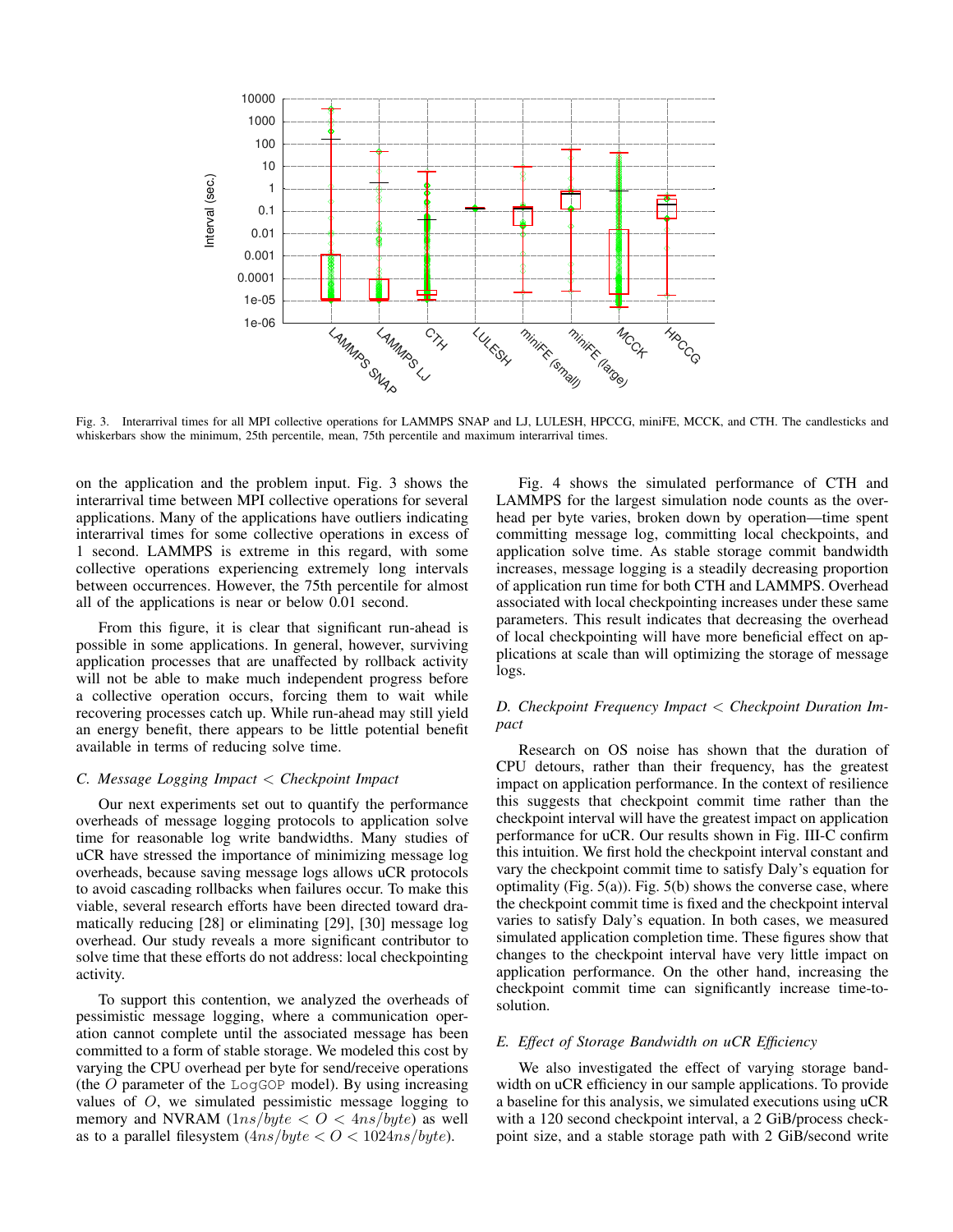

Fig. 4. Evaluating the percentage of time spent in solve, pessimistic message logging, and local checkpointing as stable storage commit bandwidth increases. This is simulated by varying the O (CPU overhead/byte) parameter of the simulator.



Fig. 5. Checkpoint frequency vs. checkpoint duration for LAMMPS, CTH, miniFE and HPCCG.

bandwidth. This equates to a 1 second checkpoint commit latency, or less than 1% of application execution time devoted to checkpointing. These results, shown in Fig. 6, indicate that LAMMPS degrades fairly gracefully with increasing application scale. CTH, HPCCG, LULESH, and miniFE all exhibit poor efficiency with dramatic degradation as scale increases.

A dominant performance factor for cCR is storage bandwidth, and a number of recent studies in the literature ( [31] is a good example) have explored the effects of storage system configuration on cCR performance. We simulated executions of our sample applications with varying storage configurations for both cCR and uCR to observe any corresponding effects on uCR efficiency.

The first storage configuration approximates a current petascale HPC system where all node checkpoints are stored on a shared parallel file system, with 512 MiB/sec aggregate bandwidth to stable storage. Improvements on this type of design are now becoming common, with solid state drive (SSD) storage being incorporated per-node in order to alleviate contention for bandwidth to the shared file system. It has been proposed that checkpoints be written to the SSD on each node and "trickled" off-node to the filesystem as the application

continues execution. These "burst-buffer" designs are contemplated for exascale machines by DOE and other organizations. Accordingly, our second storage configuration reflects such an arrangement with a two GiB/sec local storage path. Note that the per-node SSD effectively makes a coordinated checkpoint a parallel operation as contention for the shared storage is eliminated (at least from the application's perspective).

Fig. 7 presents this comparison, plotting the difference between uCR and cCR efficiencies ( efficiency(uCR)  $-$  efficiency(cCR) ) on its y-axis. For each application, a positive data point indicates better uCR efficiency at that scale and a negative data point indicates better cCR efficiency. Several observations are of interest:

- Assuming unsaturated storage bandwidth, cCR may be preferable and scalable. Higher effective storage bandwidth results in better efficiency for cCR across our application set, and increasing system scale does not affect efficiency. The results are not as consistent when scale, and therefore contention for storage bandwidth, increases in the parallel file system case.
- Where dissemination-based operations dominate, cCR may be more efficient. In both storage configurations,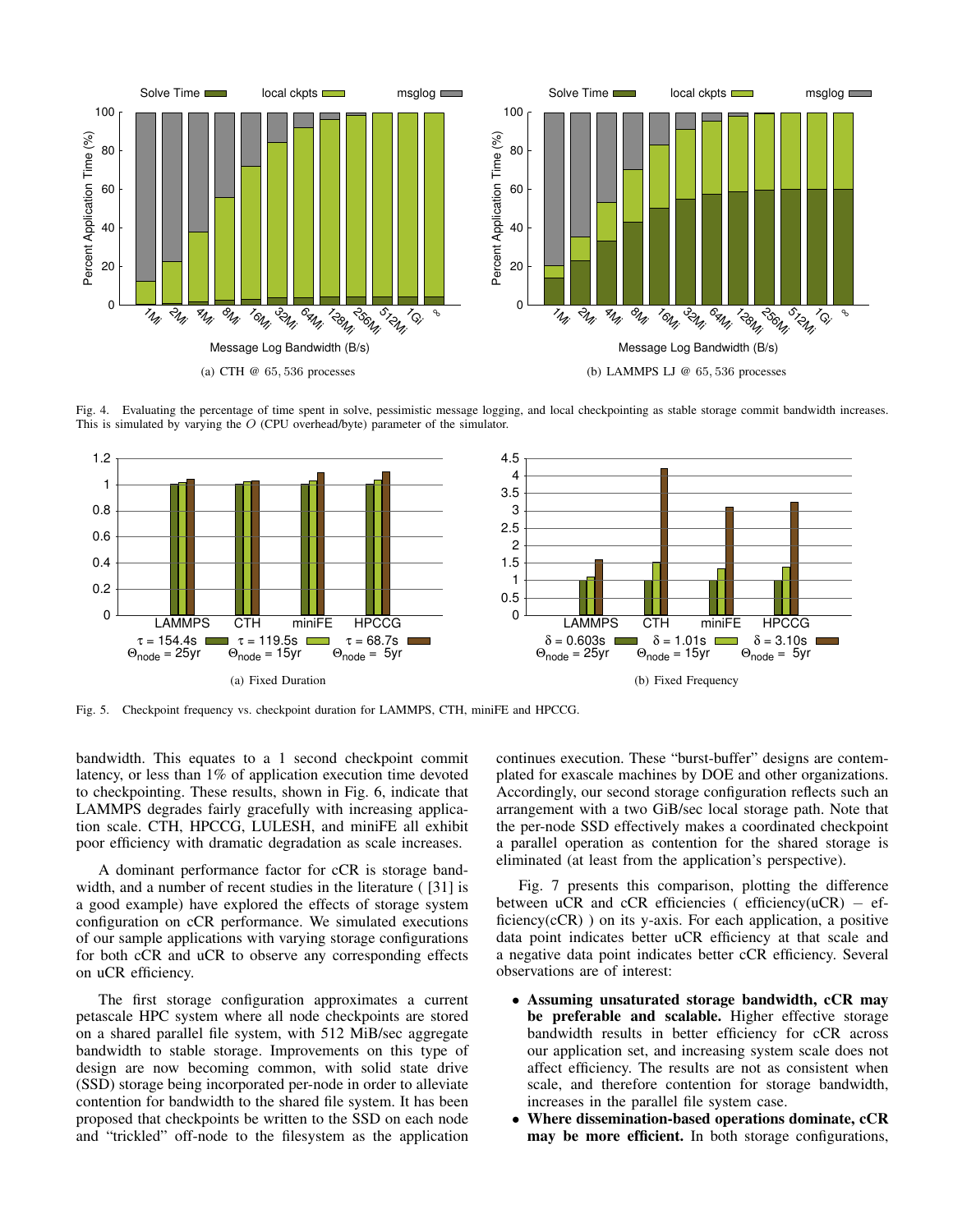

Fig. 6. Simulated uCR efficiency (the ratio of time spent performing work for the application and not the resilience mechanism) using the simulator for our applications.



Fig. 7. Comparing coordinated checkpointing to a shared 512 MiB/sec aggregate parallel filesystem and uncoordinated to a local two GiB/sec stable storage device and coordinated and uncoordinated both to that local storage.

the applications that are not completely compute-bound and which rely on dissemination algorithms (underlying MPI\_Barrier() and MPI\_Allreduce()) are more efficient in our simulations when using cCR (we explain this in greater detail in Section IV).

• As contention for storage bandwidth grows, uCR may be more performance-competitive. uCR shows better efficiency in our simulations for compute-bound apps as system scale increases when using a shared file system. The effect of dissemination algorithms is still clear in this case, but in the largest systems even applications using them trend toward higher efficiency with uCR.

#### IV. BREAKING DOWN APPLICATION/UCR PERFORMANCE

In the previous section, we made macro-level observations about the performance and scalability of several application workloads configured with uCR. We now perform more detailed analyses to understand better the reasons for their performance and scalability behaviors. In particular, we probe to understand how application's communication features (time spent in communication, communication frequency, specific communication operations) impact overall performance.

## *A. Communication/Computation Ratio*

We experimented to determine the percentage of overall application time spent either executing application-level communication or computation operations. Our data shows that all of our applications are computation-bound. At a system size of 512 processes, for example, CTH spends about 40% and LULESH spends about 20% of their time in communication. At this system size, all other applications spend less than 10% of their time in communication, with LAMMPS and HPCCG spending less than 3% of their time in communication. Results from other tested system sizes are consistent with these observations. However, from Section III we know that all these applications show increased performance slowdowns when used with uCR. Therefore, we can conclude that, at least for the tested applications, communication-boundness is not a significant determinant of performance for applications configured to use uCR.

#### *B. Communication Topology and uCR Performance*

Next, we tried to understand precisely how an application's communication impacts its uCR-based performance. To examine this question, we used microbenchmarks that allow us to control the type of communication operations (for example, point-to-point or collective); the communication pattern (for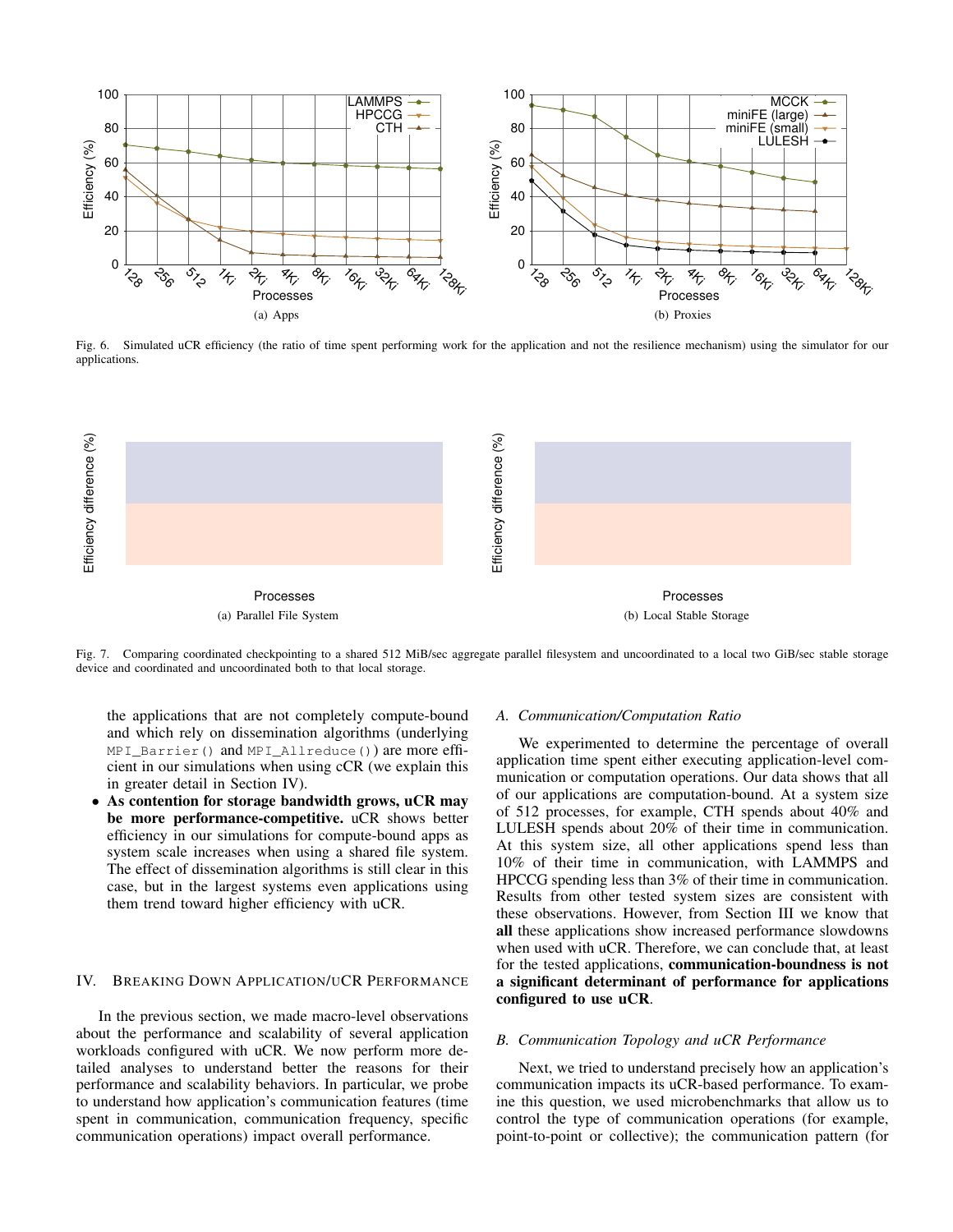example, 3-D stencil); number of communication operations; and volume of data transferred. Each microbenchmark calls a particular MPI routine and then waits for a period, repeating this process until a given amount of wall-clock time has elapsed. The wait time is the average time step length for our applications (approx. 0.5 seconds).

To help identify the set of relevant communication characteristics to consider, we examined the percentage of time each application spends in MPI communication operations. We found that LAMMPS communication is dominated by MPI\_- Send() (a point-to-point operation). HPCCG, LULESH, and miniFE communication is dominated by MPI\_Allreduce(). MCCK communication is dominated by MPI\_Allreduce() and MPI\_Reduce(). Finally, CTH uses a variety of operations, namely MPI\_Allreduce(), MPI\_Bcast() and MPI\_Send(). Additionally, we study MPI\_Barrier(), MPI\_Gather(), MPI\_Scan(), MPI\_Allgather() and MPI\_Scatter() since these operations are found commonly in other HPC applications.

Based on the results of this inquiry, we constructed three sets of microbenchmarks:

- 1) *stencil-based* microbenchmarks using point-to-point operations (like MPI\_Send()). In these microbenchmarks, processes are organized into one to three dimensional Cartesian topologies, and each process communicates with its set of neighboring processes. For example, in a one dimensional, three point stencil (1D/3PT), processes are organized in a linear fashion and each process communicates with its two immediate neighbors in the line. We implement a variety of stencil patterns: 1D/3PT, 2D/5PT, 3D/7PT, and 3D/27PT.
- 2) *dissemination-based* microbenchmarks used to implement MPI\_Allreduce(), MPI\_Barrier(), MPI\_Gather() and MPI\_Scan(). In dissemination algorithms, processes exchange data in a butterfly-like pattern of logarithmic depth [32], [33].
- 3) *binomial-tree-based* microbenchmarks used to implement MPI\_Allgather(), MPI\_Bcast(), MPI\_Reduce() and MPI\_Scatter(). In these microbenchmarks, binomial trees rooted at process zero are used to exchange data.

Stencil-based communication patterns are found in many scientific applications including CTH. For the binomial-tree and dissemination-based microbenchmarks, the algorithm used to implement each operations corresponds to the method commonly used in many MPI implementations [34].

Fig. 8 shows how the efficiency for collective operations varies with scale for applications with uCR. For the stencilbased microbenchmarks (Fig. 8(c)), we observed very good efficiencies (∼ 70%) which did not degrade with scale. Efficiencies remain constant since the number of communicating neighbors in stencil-based patterns is independent of scale. From Fig. 8(a), we see that for the dissemination-based microbenchmarks (MPI\_Allgather(), MPI\_Allreduce(), MPI\_Barrier() and MPI\_Scan()), even at small scales (128 nodes), efficiency is a modest 45%. Beyond these scales, efficiency continues to degrade drastically. Fig. 8(b) shows the results for the microbenchmarks that use a binomial tree topology. MPI\_Bcast() and MPI\_Reduce() maintain good performance independent of scale, while for MPI\_Gather()

and MPI\_Scatter(), as scale increases beyond 2Ki nodes, declines. A surprising result to us is the difference in behavior between MPI\_Bcast()/MPI\_Reduce() and MPI\_- Gather()/MPI\_Scatter(), particularly because they were all implemented using the binomial tree topology. We verified these performance behaviors on the Cray Cascade system using a CR library. All measurements between 128 and 1,024 nodes were within 6.7% of the simulation.

From these results, we were unable to draw definitive conclusions about macro-level application performance based on their operation composition. For instance, MCCK spends a significant portion of its communication time in MPI  $-$ Allreduce(); the MPI\_Allreduce() microbenchmark exhibits increasingly poor performance as scale increases, but MCCK does not.

# *C. Communication Frequency and uCR*

While communication topology does have an impact on uCR performance, the results of the previous section suggest that factors other than the communication topology matter as well. Reconsideration of Fig. I suggests an interplay between the checkpoint duration and the interarrival time of messages whose delays are likely propagated—in this case collective operations.

We now probe how the frequency of communication operations impacts uCR performance. Recall Fig. 3 that offers summary statistics for the interarrival rate of collective communication operations in our applications. In this data, the mean interarrival rate in seconds for collective communication operations were: LAMMPS: 1.81; MCCK: 0.79; miniFE (large): 0.59; HPCCG: 0.19; LULESH: 0.13; miniFE (small): 0.12; CTH: 0.04. Also, recall that for the application efficiency results from Fig. 6, the checkpoint commit time was one second. Based on our hypothesis, we would expect the applications' relative communication frequency to dictate their relative performances, and we would expect their absolute performances to be dictated by their communication frequency/checkpoint duration ratio. Fig. 6 corroborates these expectations: LAMMPS and MCCK exhibit relatively good performance efficiencies, miniFE (large) is in the middle, and HPCCG, LULESH, miniFE (small) and CTH exhibit very poor performance efficiencies as the application size scales.

Finally, to corroborate further our hypothesis on the communication frequency/checkpoint duration ratio, we look at the effect of varying checkpoint duration with respect to collective interarrival times. Fig. 9 shows the results of an experiment in which two different checkpoint durations were used for each of LAMMPS/SNAP and LAMMPS/LJ. One duration of each pair was chosen to be close to the collective interarrival time of the problem, and the other was chosen to be far less than the interarrival time. Each application instance spends the same total local time on checkpointing, but their efficiency results are very different. Where the checkpoint duration is close to the collective interarrival time, efficiency for both LAMMPS potentials suffers noticeably as the application size scales.

# V. DEGREE OF COORDINATION & PERFORMANCE

At this point, we have only considered the two extremes of coordination: complete coordination (cCR) and a complete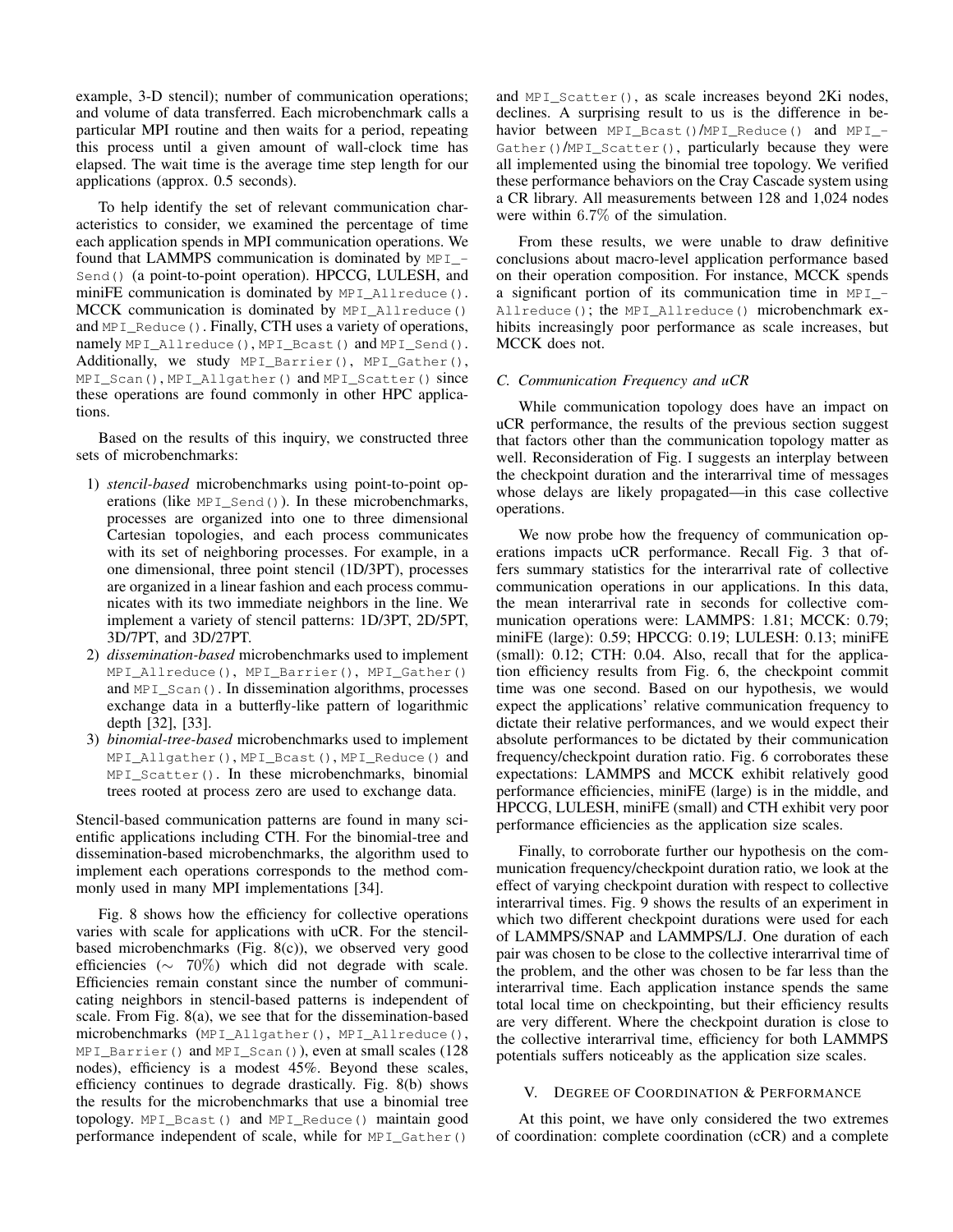

Fig. 8. Collective microbenchmark results: performance with uncoordinated checkpointing grouped by the used algorithm (dissemination, binomial tree and stencils). All message sizes are eight bytes, checkpoints are taken every 120 seconds and each checkpoint takes one second to complete. Note that we use SI metrics in that Ki means  $2^{10}$  and K would mean  $10^3$ .



Fig. 9. Demonstrating the performance influence of checkpoint durations for LAMMPS/SNAP and LAMMPS/LJ with checkpoint durations both near and far from the collective (MPI\_Allreduce()) interarrival rate of the problem (1 second for LAMMPS/LJ and 400 seconds for LAMMPS/SNAP). The same local total time is dedicated to checkpointing (5% and 1%, respectively) for each frequency/duration pair. Checkpoint durations nearer to the collective interarrival times produce greater efficiency impacts.

lack of explicit coordination (uCR). In this section, we consider the implications of a third option: hierarchical checkpointing [28], [35]. Hierarchical checkpointing allows us to consider a mix of the two within a single application. This technique works by grouping application processes into *clusters*. The processes within a cluster collectively use cCR; messages



Fig. 10. An example of the naive clustering algorithm for CTH on 128 nodes. The cluster size in this example is 32 nodes. A dot at  $(x, y)$  represents one or more messages sent from the process whose MPI rank is  $x$  to the process whose MPI rank is y. The red rectangles represent cluster boundaries. Messages within the rectangles are intra-cluster messages that are not logged. Messages outside of the rectangles are inter-cluster messages that are logged.

between clusters are logged. When a failure occurs, all of the processes in the cluster containing the failed node rollback to the last checkpoint. Inter-cluster messages are replayed from message logs. Because intra-cluster messages need not be logged, one of the key benefits of hierarchical checkpointing is that the total volume of messages that must be logged is reduced.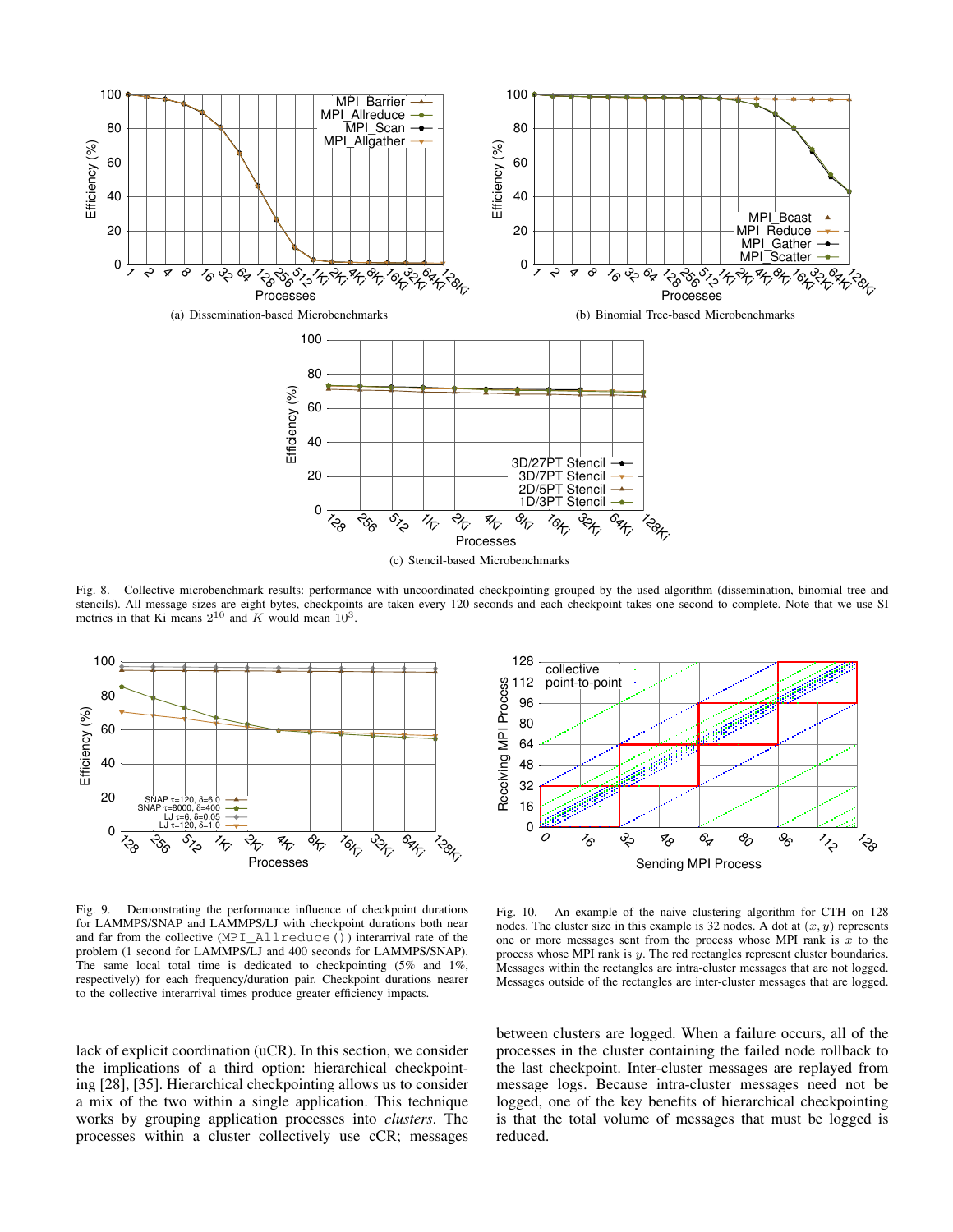In this section, we examine the impact of hierarchical checkpointing on application performance. For our experiments, we use a naive hierarchical checkpointing technique. Although more sophisticated clustering techniques exist (e.g., [29]), we observe that even our naive approach yields signifcant improvements in application performance. We group application processes by their MPI rank. If  $C$  is the number of clusters, then a process whose MPI rank is  $r$  will belong to cluster  $|r/C|$ . For example, consider Fig. 10. For our naive approach, this figure shows the relationship between clusters and application communication for CTH running on 128 processes. Each point  $(x, y)$  in the graph represents one or more messages sent from the process with MPI rank  $x$  to the process with MPI rank  $y$ . The blue points represent point-to-point messages and the green points represent collective messsages. The red rectangles represent cluster boundaries. Messages within the rectangles are intra-cluster messages and messages outside of the rectangles are inter-cluster messages. Because checkpoints are not coordinated between clusters delays can propagate and accumulate along inter-cluster dependencies. Within clusters, checkpoint coordination prevents delays from propagating. For the example shown in Fig. 10, the majority of the communication occurs within a cluster: 68.6% of process pairs that communicate with point-to-point messages are in the same cluster, and 71.7% of the process pairs that directly exchange messages during collective communication are in the same cluster. As the cluster size increases, the fraction of intercluster communication also increases.

Given this approach, we can control the degree of coordination by changing the number of clusters. Qualitatively, the number of clusters is inversely proportional to the degree of coordination. Including all of the processes in a single cluster reduces to cCR. When the number of clusters is equal to the total number of application processes, the approach reduces to uCR. As a result, we can explore the impact that the degree of coordination has on application performance by conducting a series of experiments where we vary the size of the clusters.

For our experiments, we examine the following scenario. We consider a system comprised of 65,536 nodes. Based on projections of future systems [36], we assume that the parallel filesystem will support a minimum per-process bandwidth of 32 MiB/second. We further assume that the I/O bandwidth on each node will support a maximum per-process bandwidth of 16 GiB/second. Finally, we assume that each process will produce a 2 GiB checkpoint.

One of the principal costs of cCR is filesystem contention. Because of the inter-process coordination, every application process is attempting to write their checkpoints to the parallel filesystem at the same time. As a result, contention for filesystem resources reduces per-process bandwidth. One potential advantage of hierarchical checkpointing is that checkpoints are not coordinated between clusters. Therefore, a smaller fraction of the application processes will be contending for filesystem resources while they are committing their checkpoints. For these experiments, we assume that, subject to the maximum per-process bandwidth stated in the previous paragraph, the reduction in per-process filesystem bandwidth due to contention for I/O resources is proportional to the number of simultaneous writers to the parallel filesystem.

Given these system characteristics, we performed several



Fig. 11. The performance impact of clustering when the cost of file contention is considered. Based on recent projections [36], we assume that the minimum per-process share of the filesystem bandwidth is 32 MiB/s and that perprocess bandwidth to the parallel file system is proportional to the number of simultaneous writers. Further, we assume a 2 GiB checkpoint and a maximum per-process bandwidth of 16 GiB/s. The knee that appears at 512 clusters is due to the maximum per-process bandwidth in our model of filesystem performance.

experiments to explore the relationship between cluster size and application performance. The results are shown in Fig. 11. For most of the applications that we considered, we observe that if we start with complete coordination (i.e., cCR) then relaxing the degree of coordination (and consequently improving per-process filesystem bandwdith) improves application performance until the number of clusters reaches 512. When there are more than 512 clusters, filesystem bandwidth is no longer the bottleneck; checkpoint commit time is dictated by local I/O bandwidth. As a result, dividing our system into more than 512 clusters provides no additional reduction in checkpoint commit time. Therefore, as the costs of accumulated checkpoint delays continue to increase, application performance begins to decrease. This figure demonstrates that, for miniFE, HPCCG, LULESH and CTH, when checkpoint commit time is dominated by the per-process share of parallel filesystem bandwidth, reducing the degree of coordination has the potential to significantly improve application performance. One exception to this trend is LAMMPS. As we demonstrated in Section III, LAMMPS is relatively insensitive to delays introduced by checkpointing. Therefore, performance improves significantly due to improved filesystem performance as the degree of coordination decreases. Moreover, for more than 512 clusters, the increased cost of checkpointing delays due to decreased coordination yields small decreases in application performance.

#### VI. RELATED WORK

In this work, we study how the interplay between uCR protocol activity and application communication affects overall application performance. Here, we provide an overview of related projects that consider how application communication affects the performance of resilience mechanisms. We also discuss analogous OS noise research that shows how system activity can perturb distributed application performance.

CR Background. Checkpoint/restart protocols in HPC systems have been studied for some time. There are many descriptions of the foundations of both coordinated and uncoordinated CR protocols available in the literature [37]–[39].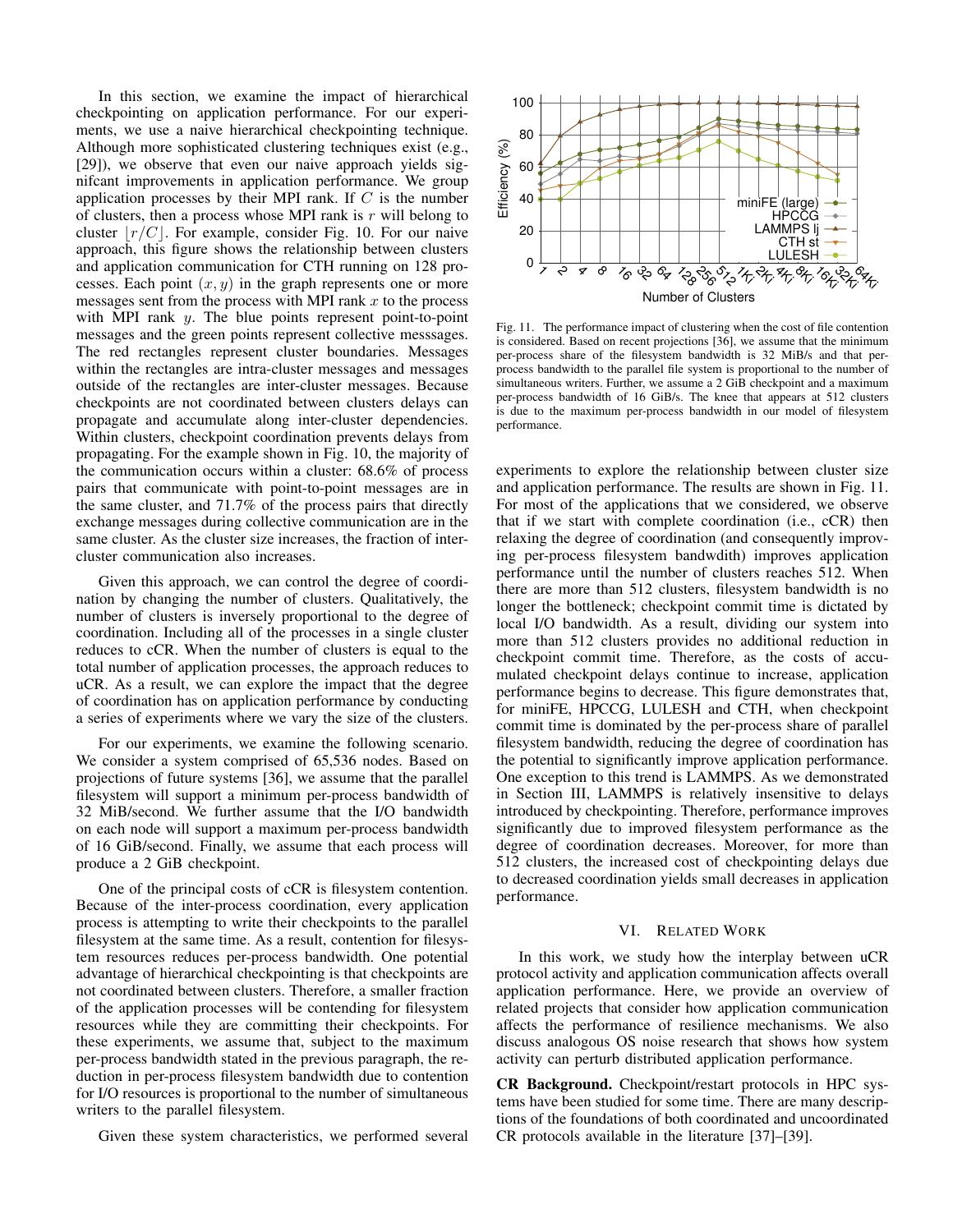Application Communication and CR Protocols. Alvisi et al. examined the impact of coarse-grained communication patterns on the performance of three communication-induced checkpoint/restart (ciCR) algorithms [40]. ciCR uses the application's communication patterns to avoid checkpoints that cannot be used to recover a consistent global state. They showed that such protocols perform best when the total volume of communication is low and the pattern of communication is random. In addition, they demonstrated that performance decreases for applications that rely on large volumes of communication and regular access patterns.

We are unaware of other works that study the impact of communication on checkpointing protocol performance. However, researchers have used applications' communication patterns to optimize CR protocols. Cappello, Guermouche and Snir observed that many HPC applications are *senddeterministic*: for a given set of inputs, the sequence of sent messages is deterministic [41]. Based on this observation, Guermouche et al. proposed a technique for reducing the volume of message log data that must be stored by excluding messages that will be deterministically replayed [28]. Monnet, Morin and Badrinath observed that for many applications the volume of inter-process communication is unevenly distributed [35] and proposed a hierarchical CR approach in which processes that communicate frequently use cCR and processes that communicate infrequently use ciCR. In our work, we study the impact of delay propagation uCR protocol activity via application communication.

Operating System Noise. Our study has antecedents in previously published work [4], [5] that characterizes application behavior in the presence of OS noise. Those works show that the pattern of the OS noise determines the effect that noise will have on application performance. Similarly, we show how the noise pattern caused by uCR protocols can impact application performance and show how strategies that can change this noise pattern can be used to improve application performance.

### VII. CONCLUSION

Using a simulation-based approach, we showed that with sufficiently high ratios of communication frequency to checkpoint duration, uCR can yield good performance. Also, application communication activity can propagate and amplify even extremely low local checkpoint overheads, resulting in prohibitively poor overall application performance. We also show that increasing the degree of local checkpointing coordination can mitigate overhead amplification and improve overall application behavior. Lastly, we show that (1) for many useful applications, in practice message logging overhead likely contributes little to overall application performance; (2) with uCR, the frequency of checkpoint activity matters less than each checkpoint's duration; and (3) while uCR protocols allow surviving processes to make independent progress in execution, application communication patterns likely will limit any consequent benefits for overall application performance.

As researchers continue to explore the software/hardware design space for exascale HPC systems, these results can help to inform their decision processes. Additionally, these results lend to the resilience community new insights about the behavior and performance of applications using uCR protocols.

Finally, our simulation framework is available for others to use or extend to perform other studies on application performance at extreme scale using different fault-tolerance strategies.

#### **REFERENCES**

- [1] K. Bergman *et al.*, "Exascale computing study: Technology challenges in achieving exascale systems," Defense Advanced Research Projects Agency Information Processing Techniques Office (DARPA IPTO), Tech. Rep., Sep. 2008.
- [2] E. N. Elnozahy, L. Alvisi, Y.-M. Wang, and D. B. Johnson, "A survey of rollback-recovery protocols in message-passing systems," *ACM Computing Surveys*, vol. 34, no. 3, pp. 375–408, 2002.
- [3] L. G. Valiant, "A bridging model for parallel computation," *Commun. ACM*, vol. 33, no. 8, pp. 103–111, Aug. 1990. [Online]. Available: http://doi.acm.org/10.1145/79173.79181
- [4] T. Hoefler, T. Schneider, and A. Lumsdaine, "Characterizing the Influence of System Noise on Large-Scale Applications by Simulation," in *International Conference for High Performance Computing, Networking, Storage and Analysis (SC'10)*, Nov. 2010.
- [5] K. B. Ferreira, P. Bridges, and R. Brightwell, "Characterizing application sensitivity to os interference using kernel-level noise injection," in *Proceedings of the 2008 ACM/IEEE conference on Supercomputing*. IEEE Press, 2008, p. 19.
- [6] J. T. Daly, "A higher order estimate of the optimum checkpoint interval for restart dumps," *Future Gener. Comput. Syst.*, vol. 22, no. 3, pp. 303–312, 2006.
- [7] L. Lamport, "Time, clocks, and the ordering of events in a distributed system," *Commun. ACM*, vol. 21, no. 7, pp. 558–565, Jul. 1978. [Online]. Available: http://doi.acm.org/10.1145/359545.359563
- [8] G. Bronevetsky, "Communication-sensitive static dataflow for parallel message passing applications," in *Proceedings of the 7th annual IEEE/ACM International Symposium on Code Generation and Optimization*. IEEE Computer Society, 2009, pp. 1–12.
- [9] T. Hoefler, T. Schneider, and A. Lumsdaine, "LogGOPSim Simulating Large-Scale Applications in the LogGOPS Model," in *Proceedings of the 19th ACM International Symposium on High Performance Distributed Computing*. ACM, Jun. 2010, pp. 597–604.
- S. Levy, B. Topp, K. B. Ferreira, D. Arnold, T. Hoefler, and P. Widener, "Using simulation to evaluate the performance of resilience strategies at scale," in *High Performance Computing, Networking, Storage and Analysis (SCC), 2013 SC Companion:*. IEEE, 2013.
- [11] D. Culler, R. Karp, D. Patterson, A. Sahay, K. E. Schauser, E. Santos, R. Subramonian, and T. von Eicken, "Logp: towards a realistic model of parallel computation," *SIGPLAN Not.*, vol. 28, no. 7, pp. 1–12, Jul. 1993.
- [12] S. Levy, B. Topp, K. B. Ferreira, D. Arnold, P. Widener, and T. Hoefler, "Using simulation to evaluate the performance of resilience strategies and process failures," Sandia National Laboratories, Technical Report SAND2014-0688, 2014.
- [13] "Trace repository," http://htor.inf.ethz.ch:8888/, retrieved 16 Jan 2014.
- [14] T. Hoefler, T. Mehlan, A. Lumsdaine, and W. Rehm, "Netgauge: A Network Performance Measurement Framework," in *Proceedings of High Performance Computing and Communications, HPCC'07*, vol. 4782. Springer, Sep. 2007, pp. 659–671.
- [15] X. Dong, N. Muralimanohar, N. Jouppi, R. Kaufmann, and Y. Xie, "Leveraging 3D PCRAM technologies to reduce checkpoint overhead for future exascale systems," in *ACM/IEEE International Conference for High Performance Computing, Networking, Storage and Analysis (SC)*, 2009.
- [16] M.-S. Bouguerra, T. Gautier, D. Trystram, and J.-M. Vincent, "A flexible checkpoint/restart model in distributed systems," in *Proceedings of the 8th International Conference on Parallel Processing and Applied Mathematics: Part I*, ser. PPAM'09. Berlin, Heidelberg: Springer-Verlag, 2010, pp. 206–215. [Online]. Available: http: //dl.acm.org/citation.cfm?id=1882792.1882818
- [17] G. Gibson, B. Schroeder, and J. Digney, "Failure tolerance in petascale computers," *CTWatch Quarterly*, vol. 3, no. 4, November 2007. [Online]. Available: http://www.ctwatch.org/quarterly/articles/2007/11/ failure-tolerance-in-petascale-computers/